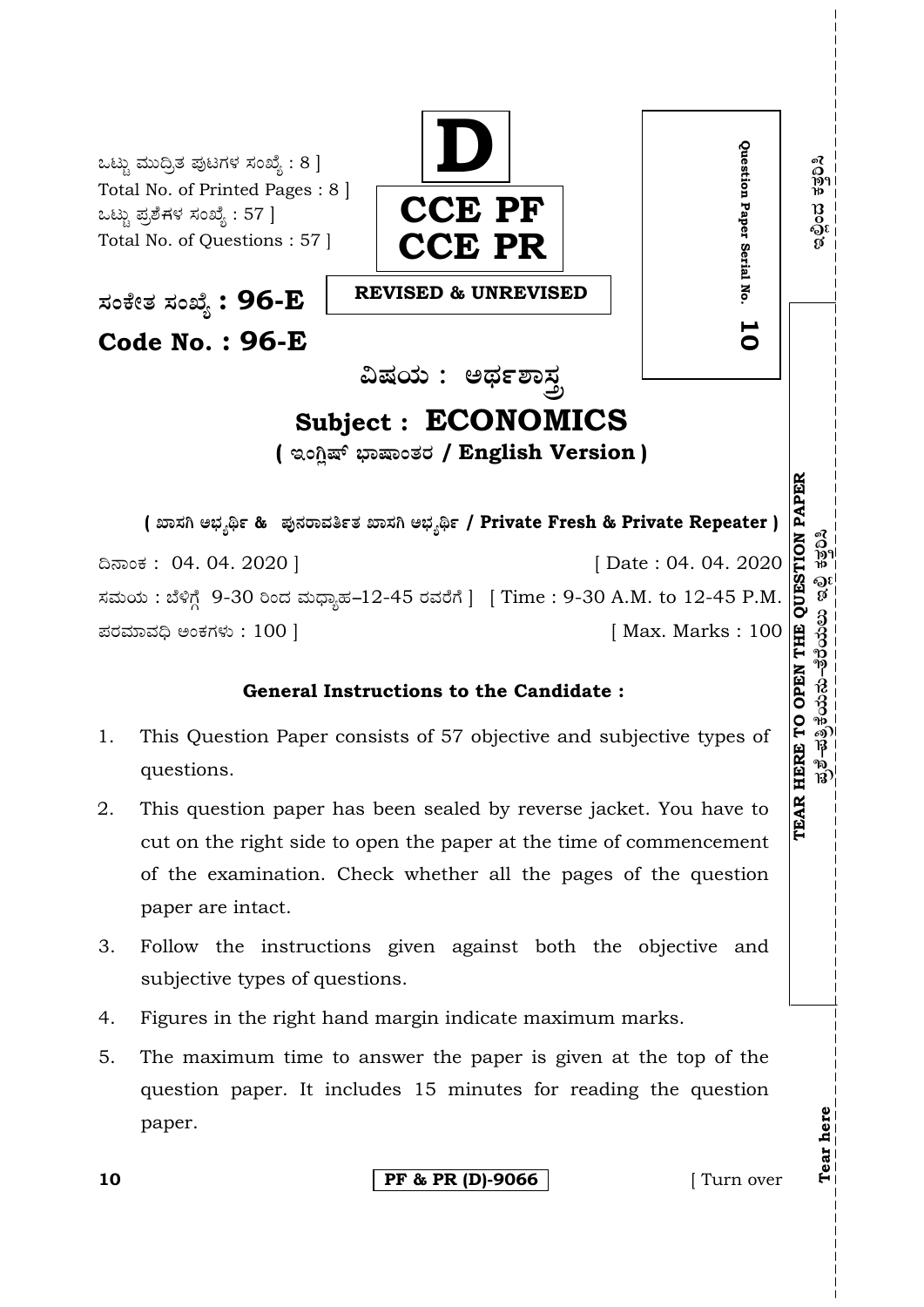#### **96-E** 2 **CCE PF & PR**

- I. *Four* choices are given for each of the following questions / incomplete statements. Only one of them is correct or most appropriate. Choose the correct answer and write the complete answer along with its letter of alphabet. 10 × 1 **=** 10
	- 1. Black Diamond among the following is
		- (A) Charcoal (B) Coal
		- (C) Copper (D) Graphite.
	- 2. The state which has highest density of population according to 2011 census in India is
		- (A) Bihar (B) Arunachal Pradesh
		- (C) Karnataka (D) Punjab.

#### 3. Ryotwari system was introduced by

- (A) Cornwallis (B) William Bentinck
- (C) Canning (D) Thomas Munroe.
- 4. Regional Rural Banks were established to provide financial support to
	- (A) Bonded labourers (B) Industrial labourers
	- (C) Small farmers (D) Co-operative banks.
- 5. The sale of equity of public enterprises to private sector is called
	- (A) disinvestment (B) investment
	- (C) sale (D) purchase.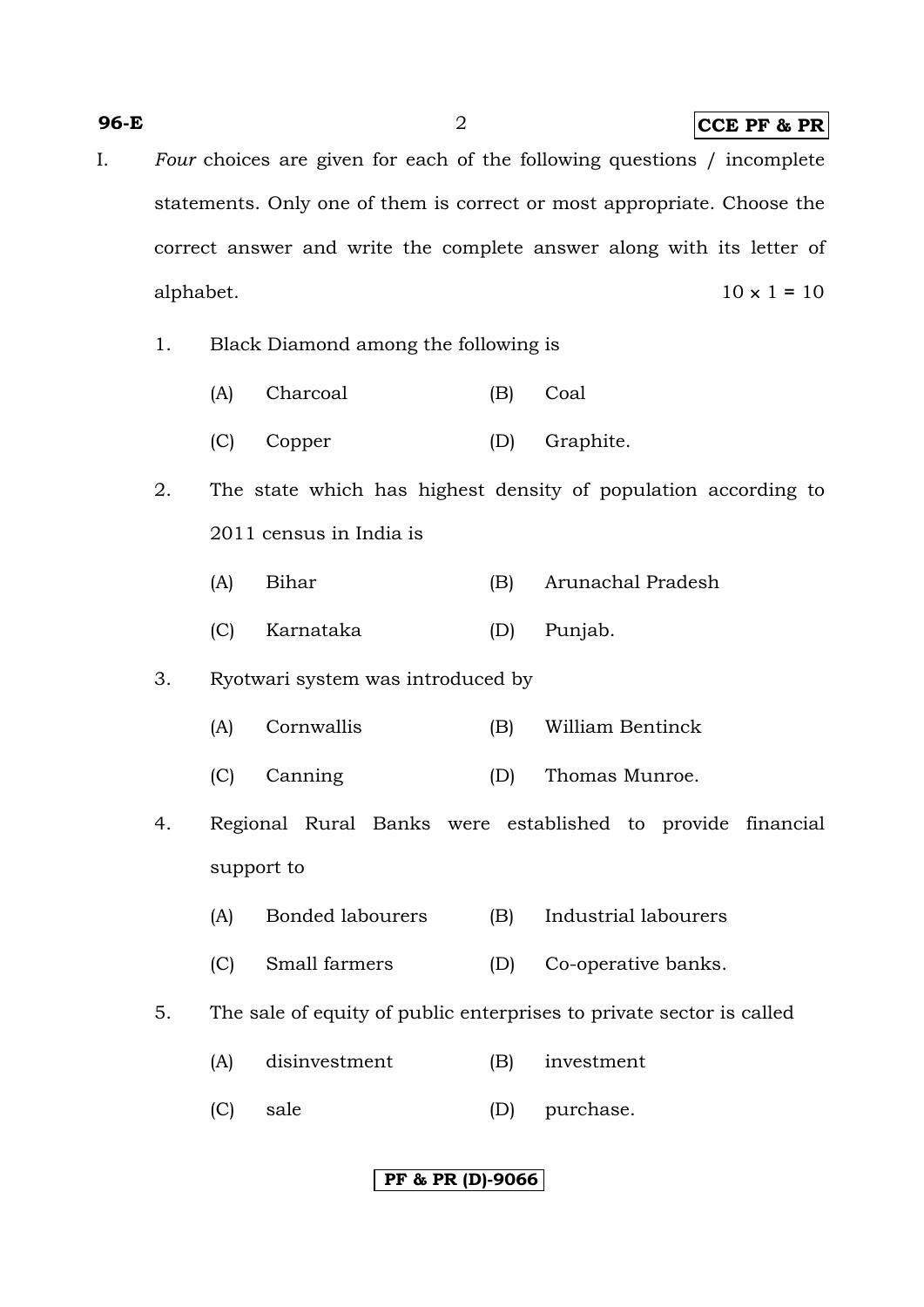## **CCE PF & PR** 3 96-E

6. The Government of India has passed the Bonded Labour Abolition Act in the year

|  | (A) 1986 |  | (B) 1976 |
|--|----------|--|----------|
|--|----------|--|----------|

(C) 1975 (D) 1985.

7. The Government of India introduced open sky policy in 1990 to

- (A) nationalise air transport in India
- (B) allow private airlines to operate in the country
- (C) make it the fastest means of transport
- (D) make air transport more affordable.

8. The raw material used in the extraction of Aluminium metal is

- (A) Manganese (B) Mica
- (C) Bauxite (D) Zinc.

#### 9. Initially Green Revolution was restricted only for

- (A) wheat and cotton (B) cotton and sugarcane
- (C) paddy and sugarcane (D) paddy and wheat.
- 10. The first railway in India was laid between
	- (A) Bombay to Thane (B) Madras to Arakonam
	- (C) Calcutta to Raniganj (D) Bangalore to Madras.

## **PF & PR (D)-9066** [ Turn over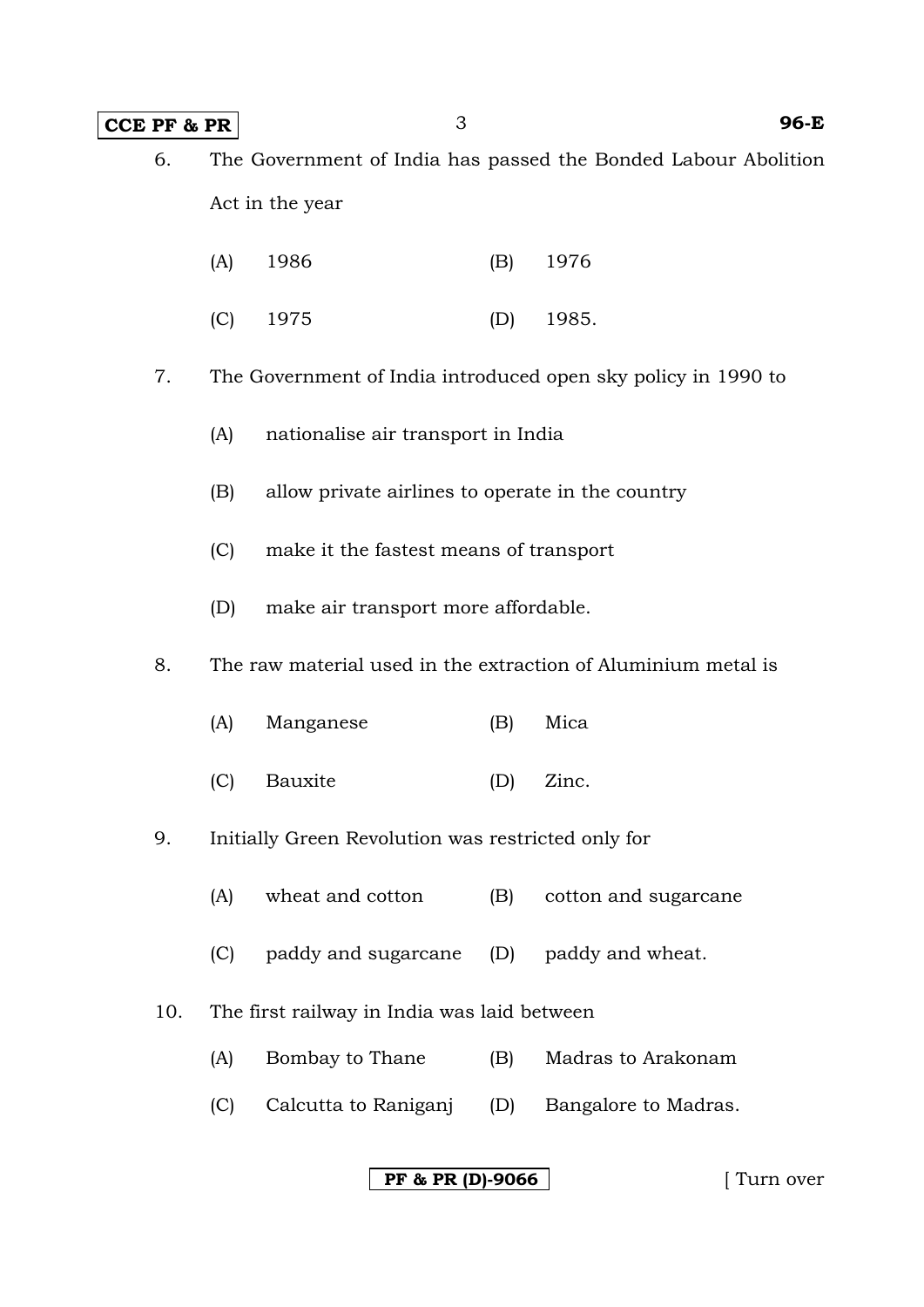#### **96-E** 4 **CCE PF & PR**

II. 11. Match list *A* with list *B* and write it :  $5 \times 1 = 5$ 

| iv) Uttar Pradesh |
|-------------------|
| v) Tamil Nadu     |
|                   |

vi) Maharashtra

vii) Andhra Pradesh.

III. Answer the following questions in a word *or* sentence each :  $15 \times 1 = 15$ 

- 12. There is a lack of political will to march towards development in underdeveloped economies. How ?
- 13. What was the main aim of National Population Policy, 1976 ?
- 14. What is Man Power Planning ?
- 15. Why was ceiling on land holdings regulations formed in India ?
- 16. The Government of India strengthened the institutional credit agencies at different stages. Why ?
- 17. What was the main objective of NABARD ?
- 18. What was the main reason to practise bonded labour ?
- 19. All the states have not enforced Minimum Wages act effectively in India. Why ?
- 20. What is poverty ?
- 21. What is transport ?
- 22. Why was Port Development Corporation established ?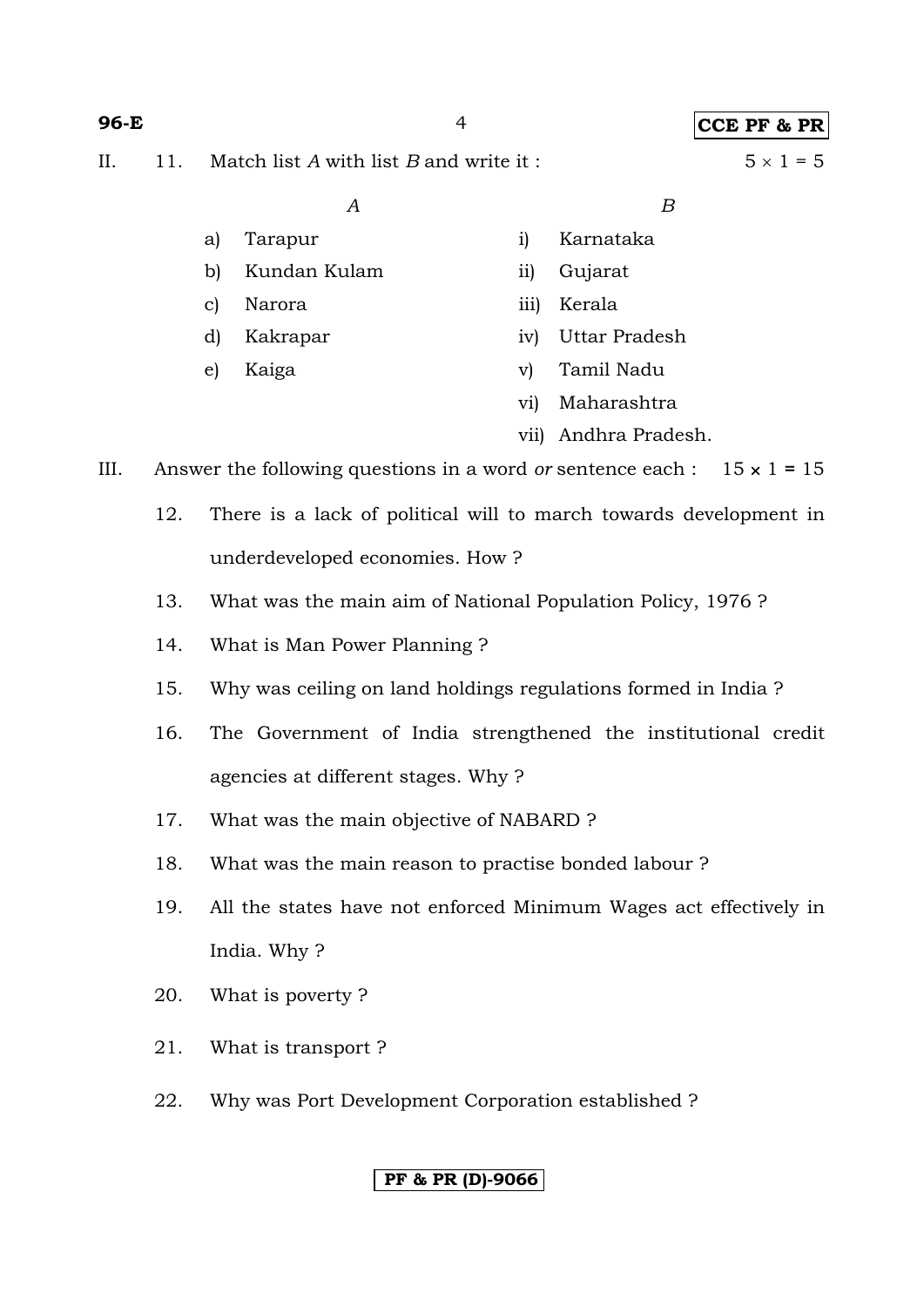#### **CCE PF & PR** 5 96-E

- 23. Where is the Head Quarter of Reserve Bank of India ?
- 24. What is trade ?
- 25. What is Foreign Exchange ?
- 26. Under developed economies are very low in HDIs. Why ?

IV. Answer the following questions in about *three* to *four* sentences each :

 $24 \times 2 = 48$ 

- 27. Mention the reasons for the failure of Land Reforms in India.
- 28. Which are the demerits of money lenders ?
- 29. Write the characteristics of New Industrial Policy of 1991.
- 30. Which are the problems of industrial labour sector ?
- 31. Mention the reasons for poverty in India.
- 32. Which are the objectives of Integrated Rural Development Programme ?
- 33. Write the functions of Board for Financial Supervision.
- 34. India is the prime country in export of services. Why ?
- 35. How is Human Development Index measured ?
- 36. What is the role played by commercial banks in agricultural finance ?
- 37. Why are industrial estates established ?

**PF & PR (D)-9066** [ Turn over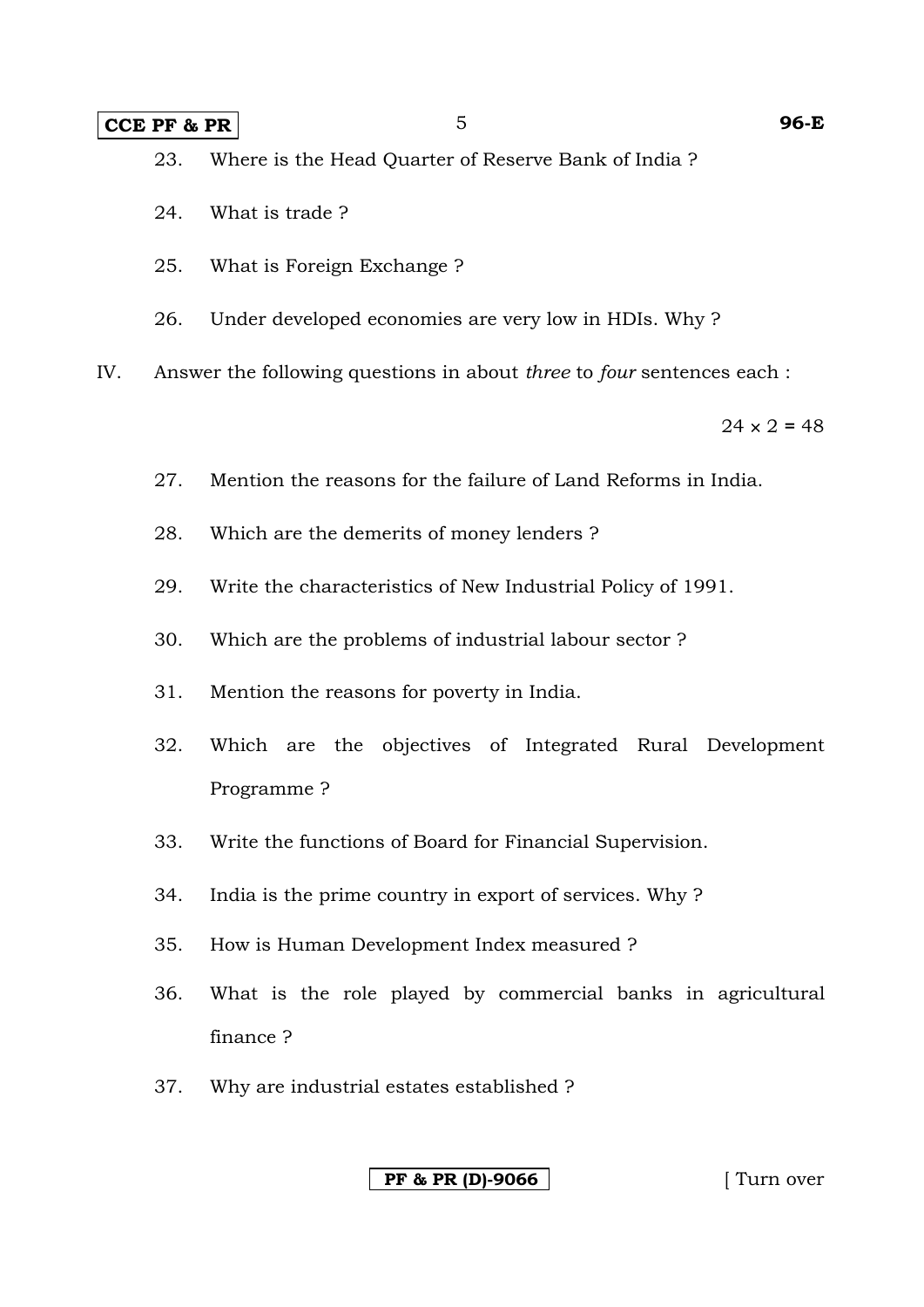- 38. Social and economic conditions of agricultural labourers are not good. Why ?
- 39. Which are the programmes undertaken by Mahatma Gandhi National Rural Employment Guarantee Programme ?
- 40. Why is death rate declined in India ?
- 41. Suggest the soil conservation methods.
- 42. Write the four advantages of forests.
- 43. Which are the fundamental factors of population policy in India ?
- 44. Green Revolution resulted in the environmental pollution. How ?
- 45. Briefly explain Mahalwari system.
- 46. Which are the merits of Taccvi loans ?
- 47. Write the problems of small scale industries.
- 48. Name the methods used by industrial labourers to put forward their frustration.
- 49. Mention the ship building units established in India.
- 50. What is the importance of Railway transport in India ?
- V. Answer the following questions in about *five* to *six* sentences each :

 $6 \times 3 = 18$ 

- 51. What is the role of communication in economic development ?
- 52. Mention the factors in influencing density of population in India.
- 53. Which are the advantages of sprinkler irrigation ?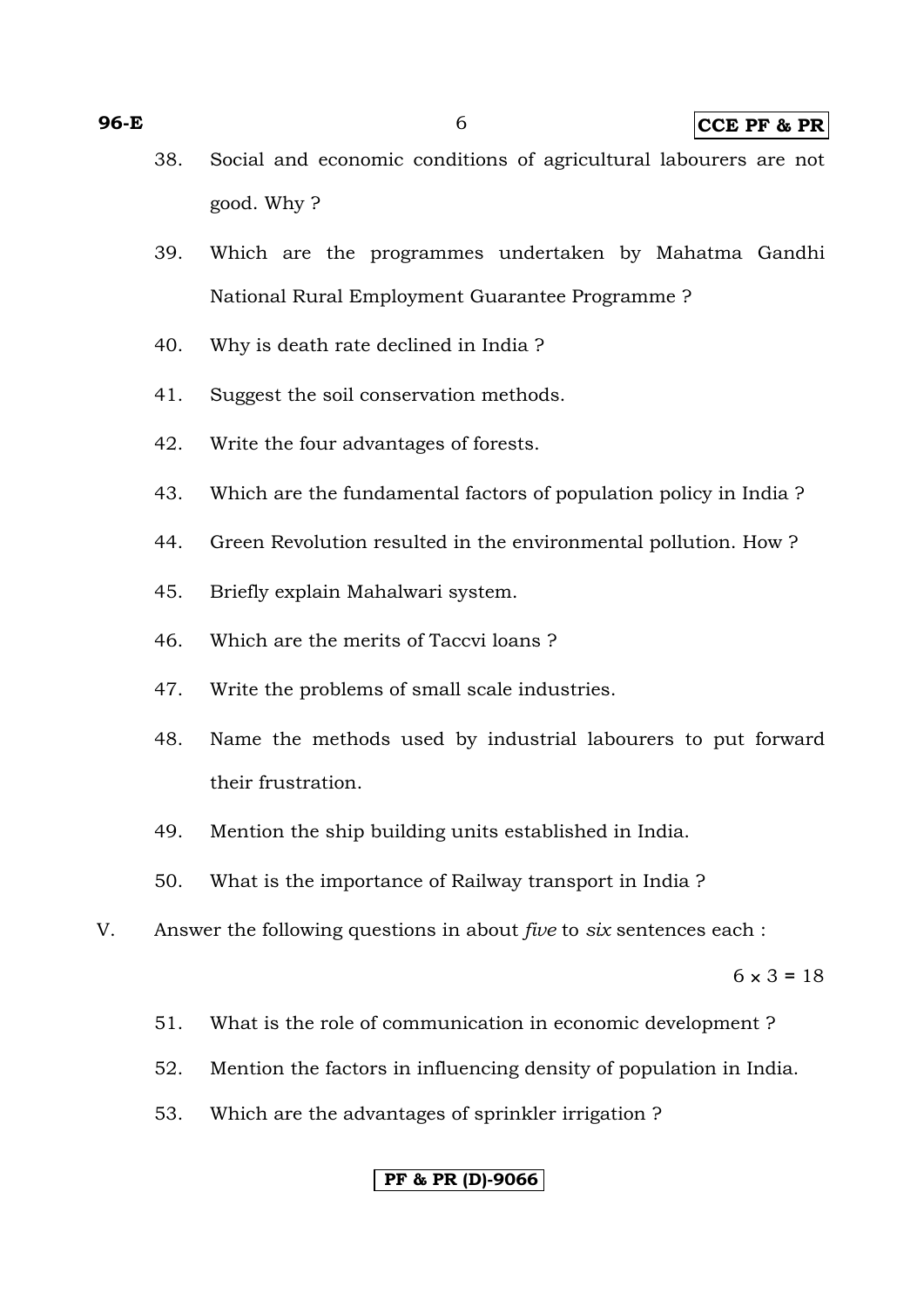# **CCE PF & PR** 7 **96-E**

- 54. Why is foreign trade necessary for country like India ?
- 55. Write the characteristics of developed countries.
- 56. Why are District Industrial Centres established ?
- VI. Answer the following question in about *eight* to *ten* sentences :  $1 \times 4 = 4$ 
	- 57. Which are the main functions of Reserve Bank of India ?